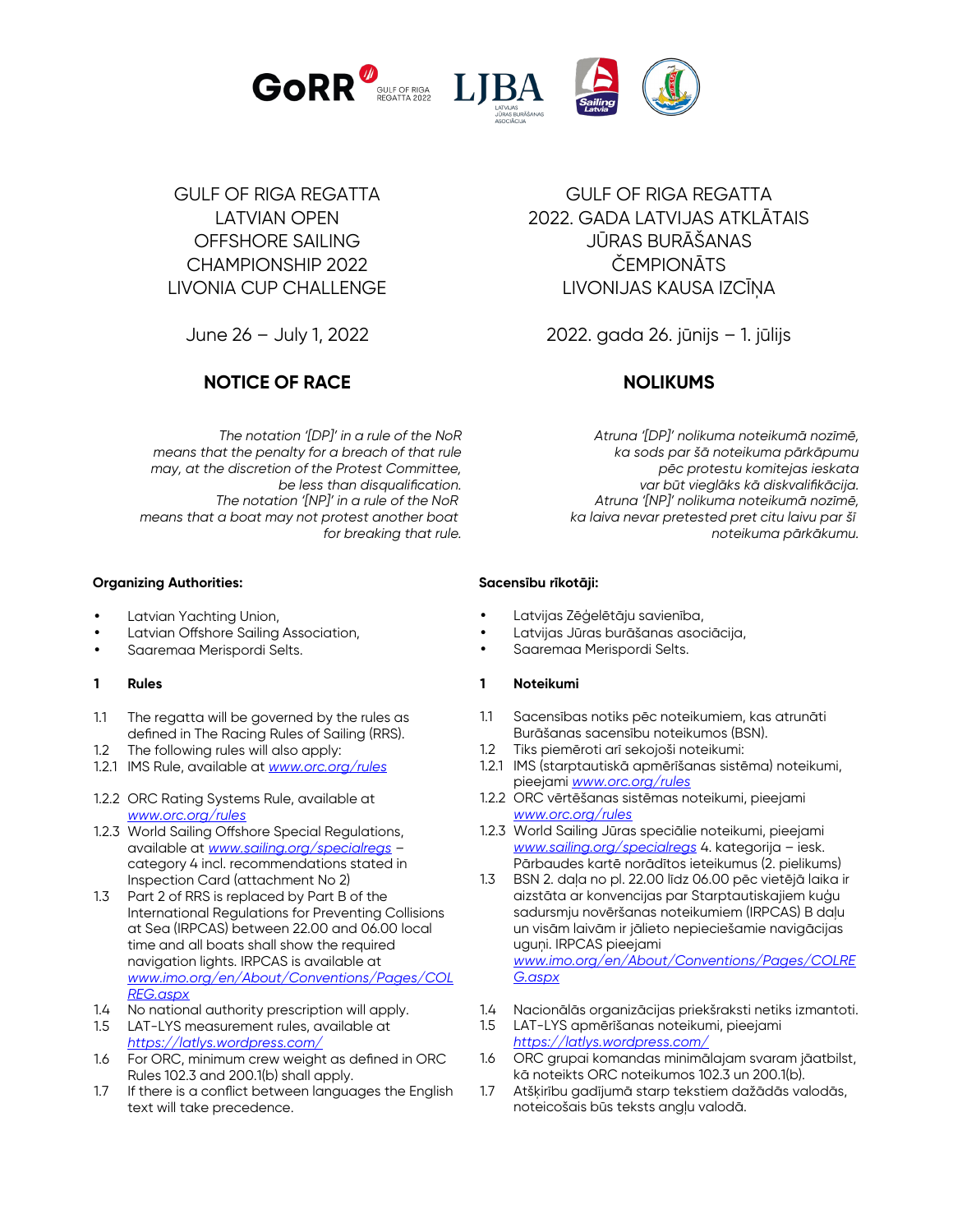#### **2 Sailing Instructions**

Sailing Instructions will be available on request for each entrant at completion of the registration formalities and on official notice board online at manage2sail.com.

#### **3 Communication**

- 3.1 The online official notice board is located at *[www.manage2sail.com](http://www.manage2sail.com/)*
- 3.2 [DP][NP] All boats shall carry a VHF radio capable of communicating on International Marine Channels.
- 3.3 On the water, the race committee will make courtesy broadcasts to competitors of VHF radio. The channel will be stated in the SI.
- 3.4 [DP] [NP] While racing, except in an emergency, a boat shall not make voice or data transmissions and shall not receive voice or data communication that is not available to all boats.

#### **4 Eligibility and Entry**

- 4.1 The regatta is open to all boats with valid ORC International or ORC Club certificate dated no later than June 21st 2022 or valid LAT-LYS certificate.
- 4.2 The person in charge onboard of the boat shall be a member of his/her National Authority or of one of its affiliated organizations and be at least 18 years old.
- 4.3 The crew shall consist of minimum 2 persons.
- 4.4 Participating boats will be divided into following groups: ORC I, ORC II, ORC III, ORC cruiser, LYS I, LYS II. ORC I, ORC II, ORC III boats will be divided in Classes according to CDL (Class Division Length) and LYS boats will be divided in groups according to TMF (time correction factor) as follows:
	- ORC I, II, III CDL limits will be announced not later than May 21st 2022
	- ORC Cruiser Boats in ORC Cruiser group shall have respective field in ORC certificate.
	- LYS I & II LYS groups limits will be announced after the registration is closed.
- 4.5 Eligible boats shall pre-register until June 25<sup>th</sup> 2022 by completing the online registration form at *[www.gorr.lv](http://www.gorr.lv/)*

#### **5 Fees**

- 5.1 The non-refundable entry fees are as follows:
- 5.1.1 Per each crew member 40 EUR, except for crew members up to and including age of 20 years entry is free of charge. The payment for crew members can be transferred to the Latvian Offshore Sailing Association's bank account or can be paid in cash at the registration. Crew list may be amended up to Sunday, June 26<sup>th</sup> at 16.00. After this time, changes in crew may be made only with the written permission of the Protest Committee.

#### **2 Sacensību instrukcija**

Sacensību instrukcija būs pieejama pēc pieprasījuma katram dalībniekam pēc reģistrācijas formalitāšu nokārtošanas un pie oficiālā ziņojumu dēļa tiešsaistē manage2sail.com.

#### **3 Komunikācija**

- 3.1 Tiešsaistes oficiālais ziņojumu dēlis ir izvietots *[www.manage2sail.com](http://www.manage2sail.com/)*
- 3.2 [DP] [NP] Visām laivām ir jābūt VHF rācijai, ar kuru iespējams kominicēt starptautiskajos jūras kanālos.
- 3.3 Uz ūdens sacensību komiteja, izmantojot VHF, nodos pieklājības ziņojumus sacensību dalībniekiem. Attiecīgais kanāls tiks noteikts sacensību intrukcijā.
- 3.4 [DP] [NP] Piedaloties braucienos, izņemt ārkārtās gadījumus, laivai nedrīkst veikt balss vai datu pārraides un nedrīkst saņemt balss vai datu komunikāciju, kas nav pieejama visām laivām.

#### **4 Atbilstība un pieteikšanās**

- 4.1 Sacensības ir atklātas visām jahtām ar derīgu ORC International vai ORC Club mērgrāmatu, izdotu ne vēlāk kā 21.06.2022 vai ar derīgu LAT-LYS mērgrāmatu.
- 4.2 Atbildīgajai personai uz laivas ir jābūt viņa/viņas attiecīgās valsts nacionālas autoritātes vai tās dalīborganizācijas biedram un vismaz 18 gadus vecam.
- 4.3 Laivas komandā ir jābūt vismaz 2 personām.
- 4.4 Pieteikušās jahtas tiks sadalītas sekojošās grupās: ORC I, ORC II, ORC III, ORC cruiser, LYS I, LYS II. ORC I, ORC II, ORC III laivas tiks dalītas klasēs pēc CDL (*Class Division Length*) un LYS grupās laivas tiks dalītas pēc TMF (laika labojuma koeficients) sekojoši:
	- ORC I, II, III CDL robežas tiks paziņotas ne vēlāk kā līdz 2022. gada 21. maijam ORC Cruiser Laivām ORC Cruiser grupā ir jābūt atbilstoši atzīmētām ORC mērgrāmatā LYS I & II LYS grupām robežas tiks paziņotas pēc reģistrācijas noslēguma.
- 4.5 Atbilstīgajām laivām ir iepriekš jāreģistrējas līdz 2022. gada 25. jūnijam aizpildot pieteikuma formu tiešsaistē *[www.gorr.lv](http://www.gorr.lv/)*

#### **5 Maksājumi**

- 5.1 Neatmaksājami dalības maksa noteika sekojoši:
- 5.1.1 Par katru komandas dalībnieku 40 EUR, izņemot komandas locekļiem līdz 20 gadu vecumam ieskaitot, kuriem dalība sacensībās ir bez maksas. Maksājumu par komandas locekļiem var pārskaitīt uz Latvijas Jūras burāšanas asociācijas bankas kontu vai samaksāt skaidrā naudā reģistrējoties klātienē. Komandas sastāvu var paziņot līdz svētdienai, 26. jūnijam pl. 16.00. Pēc šī laika izmaiņas komandas sastāvā var tikt veiktas tikai ar protestu komitejas rakstisku atļauju.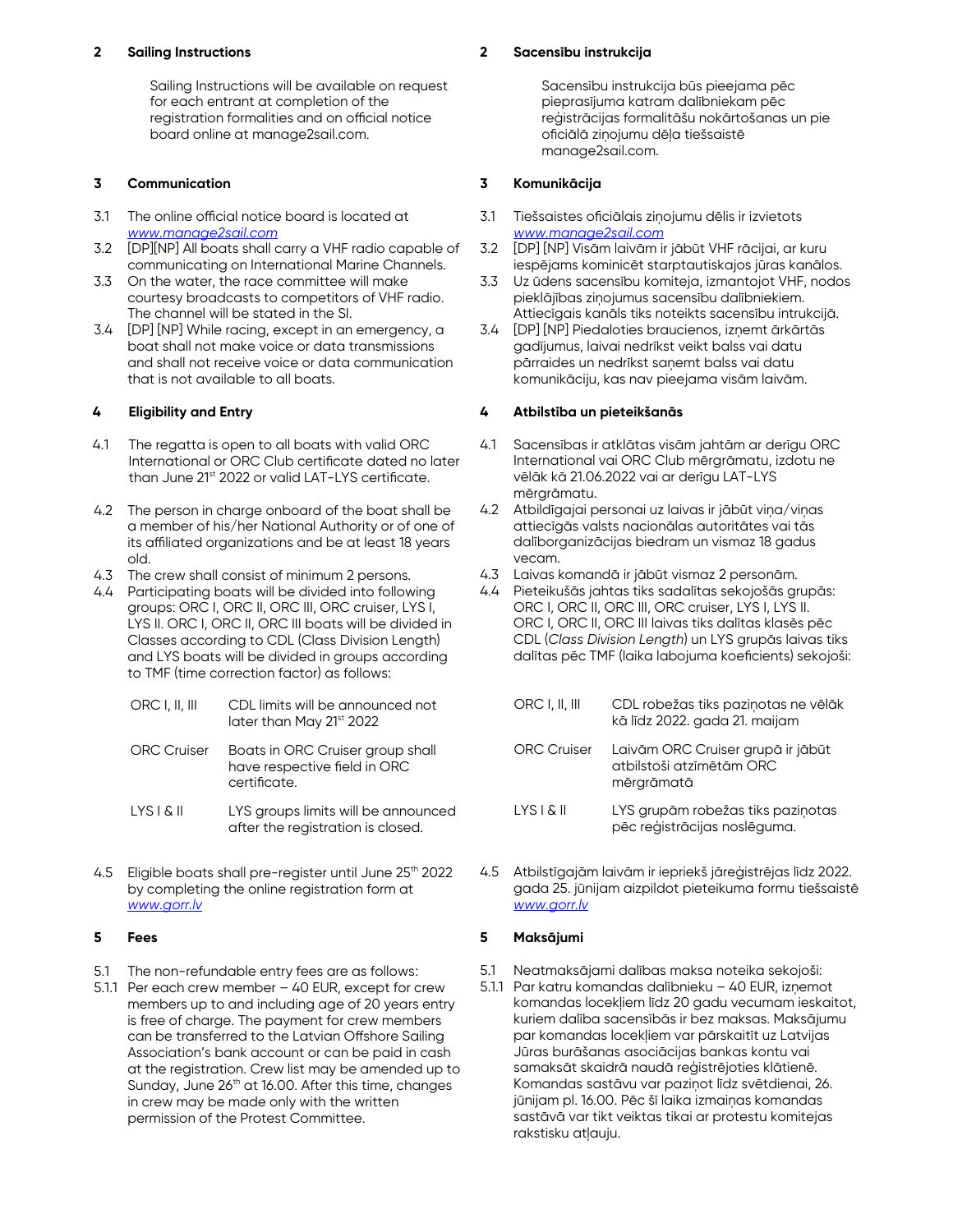| 5.1.2 Per boat |                                               |        |
|----------------|-----------------------------------------------|--------|
|                | By June $10^{th}$ , 2022 After June $10^{th}$ |        |
| Boat under 30' | 80€.                                          | 180 €. |

| Boat 30' to 40' | 100 €. | 200€   |
|-----------------|--------|--------|
| Boat over 40'   | 120 €. | 220 €. |

Should be transferred to:

Latvijas Jūras burāšanas asociācija Reg. No. 40008285681 IBAN: LV87HABA0551046481239 Swedbank AS, SWIFT: HABALV22 Note: GoRR 2022, name of the boat, sail number and estimated number of crew members.

5.2 The organizer is not responsible for any costs incurred by the non-acceptance of a boat's registration.

## **6 Registration**

- 6.1 Person in charge for each boat must personally register in the Race Office located in Riga, City Yacht Club, Balasta dambis, in front of No 38 on June  $25<sup>th</sup>$  from 18.00 to 20.00 or on June  $26<sup>th</sup>$  from 10.00 to 16.00.
- 6.2 The following documents shall be presented at registration:
	- 6.2.1 valid third-party insurance document with a minimum cover of 500 000 €,
	- 6.2.2 the entry form (attachment No 1),
	- 6.2.3 safety equipment inspection card,
	- 6.2.4 skipper's certificate or racing license, valid for size of the yacht and category of the regatta,
	- 6.2.5 valid passport or ID card is required for all participants during the regatta.
- 6.3 Measurement protests by the boats shall be accepted up to two hours after the posting of the final ratings.

## **7 Advertising**

- 7.1 World Sailing Advertising Code will apply. Boats displaying their personal advertising shall own the Advertising Certificate required by the National Authority of the Person in Charge, if such exists.
- 7.2 Boats are required to display advertising chosen and supplied by the Organizing Authority.
- 7.3 The Organizing Authority may also require the installation, at no cost to competitors, of onboard video camers and position devices.

## **8 Schedule**

8.1

- Day 1, June 25<sup>th</sup> 18.00-20.00 Registration and measurement and equipment inspection
- Day 2, June 26<sup>th</sup> 10.00-16.00 Registration and measurement and equipment inspection

| 5.1.2 | par laivu |
|-------|-----------|

 $h$ , 2022

|                       | Lidz 10.06.2022 | Pēc 10.06.2022 |
|-----------------------|-----------------|----------------|
| Laiva īsāka par 30'   | 80€             | 180 €.         |
| Laiva no 30' līdz 40' | 100€            | 200€           |
| Laiva virs 40'        | 120€.           | 220€           |

Pārskaitījumu jāveic uz:

Latvijas Jūras burāšanas asociācija Reģ. Nr. 40008285681 IBAN: LV87HABA0551046481239 Swedbank AS, SWIFT: HABALV22 Norāde: GoRR 2022, laivas nosaukums vai buras numurs un plānotais dalībnieku skaits.

5.2 Organizators nav atbildīgs par jebkurām izmaksām saistībā ar laivas reģistrācijas neapstiprināšanu.

## **6 Reģistrācija**

- 6.1 Katras laivas atbildīgajai personai ir personīgi jāreģistrējas sacensību birojā Rīgā, Pilsētas jahtklubā, Balasta dambī, pretī Nr. 38, 25.jūnijā no pl. 18.00 līdz 20.00 vai 26. jūnijā no pl. 10.00 līdz 16.00.
- 6.2 Reģistrējoties, ir jāuzrāda sekojoši dokumenti:
	- 6.2.1 derīgu jahtas civiltiesisko apdrošināšanas polisi ar minimālo segumu 500 000 € apmērā,
	- 6.2.2 reģistrācijas forma (1. pielikums),
	- 6.2.3 drošības aprīkojuma pārbaudes karte,
	- 6.2.4 derīgu jahtas vadītāja apliecību vai sacensību licenci atbilstoši jahtas izmēram un sacensību kategorijai,
	- 6.2.5 visiem dalībniekiem sacensību laikā ir nepieciešama līdzi pase vai ID karte.
- 6.3 Laivu protesti par apmērīšanu ir jāpieņem divu stundu laikā no galīgo sarakstu publicēšanas.

## **7 Reklāma**

- 7.1 Būs spēkā World Sailing reklāmas kodekss. Laivām, kuras izvieto to personīgo reklāmu, ir jābūt tās atbildīgās personas nacionālās autoritātes reklāmas atļaujai, ja tāda eksistē.
- 7.2 Laivām ir jāizvieto organizatora izvēlēta un nodrošināta reklāma.
- 7.3 Sacensību rīkotājs var prasīt video kameru un pozicionēšanas iekārtu izvietošanu bez papildu izmaksām dalībniekiem.

## **8 Programma**

8.1

- 1.diena 25.jūnijs 18.00-20.00 reģistrācija un apmērīšanas un aprīkojuma pārbaude
- 2.diena 26.jūnijs 10.00-16.00 reģistrācija un apmērīšanas un aprīkojuma pārbaude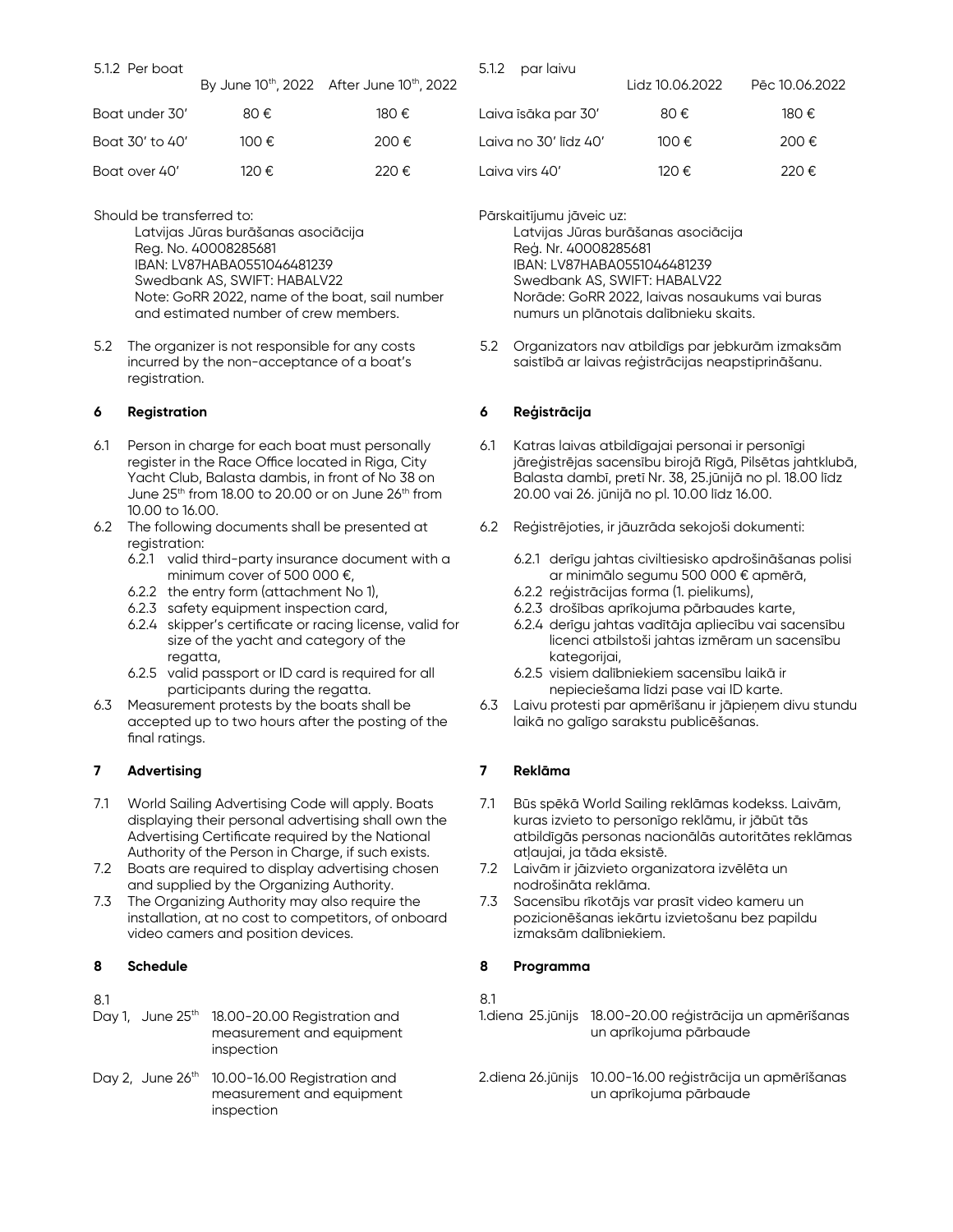15.00 Social regatta for part of the regatta fleet depending on weather conditions in Daugava river

19.00 Opening ceremony & participants welcome event

- Day 3, June 27<sup>th</sup> 12.00 First Warning Signal for coastal race Riga – Riga
- Day 4, June 28<sup>th</sup> Coastal race Riga Salacgriva
- Day 5, June 29<sup>th</sup> Coastal race Salacgriva Kõiguste
- Day 6, June 30<sup>th</sup> Coastal race Kõiguste Kuressaare
- Day 7, July 1<sup>st</sup> Coastal race Kuressaare Kuressaare Prize giving ceremony ASAP
- 8.2 Races may be re-scheduled when required by weather conditions.
- 8.3 On the last day no races are scheduled after 15.00.

#### **9 Measurement and equipment**

Each boat shall be available for the measurement and equipment inspection right after registration. Measurement and rules compliance inspections will be carried out throughout the regatta before or after each race with emphasis on boats well placed in the scoring.

#### **10 Venue**

The plans of event venues may be published on regatta website www.gorr.ly before approaching each of locations.

#### **11 The Courses**

The approximate length of courses are:

- Riga Riga ~20 nm,
- Riga Salacgriva ~50 nm,
- Salacgriva Kõiguste ~65 nm,
- Kõiguste Kuressaare ~30 nm,
- Kuressaare Kuressaare: ORC I, II, III up to 3 windward/leeward races; ORC cruiser, LYS I, II – inshore race ~15 nm.

#### **12 Penalty System**

The penalty for breaking a rule of Part 2 while outside a Zone will be One-Turn penalty – one tack and one gybe. This changes RRS 44.1.

#### **13 Scoring**

- 13.1 In all ORC groups scoring system will be announced not later than May 21<sup>st</sup> 2022.
- 13.2 In all LYS groups scoring is based on corrected time calculated according to LYS scoring coefficient.
- 13.3 The Low Point scoring system of RRS Appendix A will apply.
- 13.4 For ORC I, II, III seven races are scheduled including four (4) coastal races and three (3)

|  | daļai no regates flotes atkarībā no<br>laikapstākļiem                                      |  |
|--|--------------------------------------------------------------------------------------------|--|
|  | 19.00 Sacensību atklāšana un dalībnieku<br>sagaidīšanas pasākums                           |  |
|  | 3. diena 27. jūnijs 12.00 Pirmais brīdinājuma signāls<br>piekrastes braucienam Rīga - Rīga |  |
|  | 4.diena 28.jūnijs Piekrases brauciens Rīga – Salacarīva                                    |  |
|  | 5.diena 29.jūnijs Piekrases brauciens Salacgrīva -<br>Koiguste                             |  |
|  | 6.diena 30.jūnijs Piekrases brauciens Koiguste – Kuresāre                                  |  |
|  |                                                                                            |  |

7.diena 1.jūlijs Piekrases brauciens Kuresāre – Kuresāre

Apbalvošana – cik ātri iespējams

15.00 Saviesīga regate Daugavas upē

- 8.2 Braucienu plāns var tikt mainīts laikapstākļu dēļ, ja nepieciešams
- 8.3 Pēdējā dienā pēc 15.00 braucieni nav plānoti.

#### **9 Apmērīšana un aprīkojums**

Katrai jahtai ir jābūt pieejamai apmērīšanas un aprīkojuma pārbaudei uzreiz pēc reģistrācijas. Apmērīšanas un atbilstības noteikumiem pārbaudes notiks visus sacensību laiku pirms un pēc katra brauciena ar fokusu uz jahtām ar augstāku rezultātu.

#### **10 Norises vieta**

Norises vietu plāni var tikt publicēti sacensību mājas lapā [www.gorr.lv](http://www.gorr.lv/) pirms tuvošanās katrai no vietām.

#### **11 Distances**

Distanču aptuvenie garumi ir:

- Rīga Rīga ~20 jj,
- Rīga Salacgrīva ~50 jj,
- Salacgrīva Koiguste ~65 jj,
- Koiguste Kuresāre ~30 jj,
- Kuressaare Kuressaare: ORC I, II, III līdz 3 pievēja/pavēja braucieniem; ORC cruiser, LYS I, II – piekrastes brauciens ~15 jj

#### **12 Sodi**

Sods par otrās daļas noteikumu pārkāpumu ārpus Zonas būs viena apgrieziena sods – viens pagrieziens pret vēju un viens pa vējam. Šis maina BSN 44.1.

## **13 Vērtēšana**

- 13.1 Visās ORC grupās vērtēšanas sistēma tiks paziņota ne vēlāk kā 2022. gada 21. maijā.
- 13.2 Visās LYS grupās vērtēšana notiks pēc izlabotā laika, kuru aprēķinās, izmantojot LYS sacensību balli.
- 13.3 Vērtēšana notiks pēc BSN A pielikuma *Low-Point*  punktu skaitīšanas sistēmas*.*
- 13.4 ORC I, II, III plānoti septiņi braucieni, ieskaitot četrus (4) piekrastes braucienus un trīs (3) pievēja/pavēja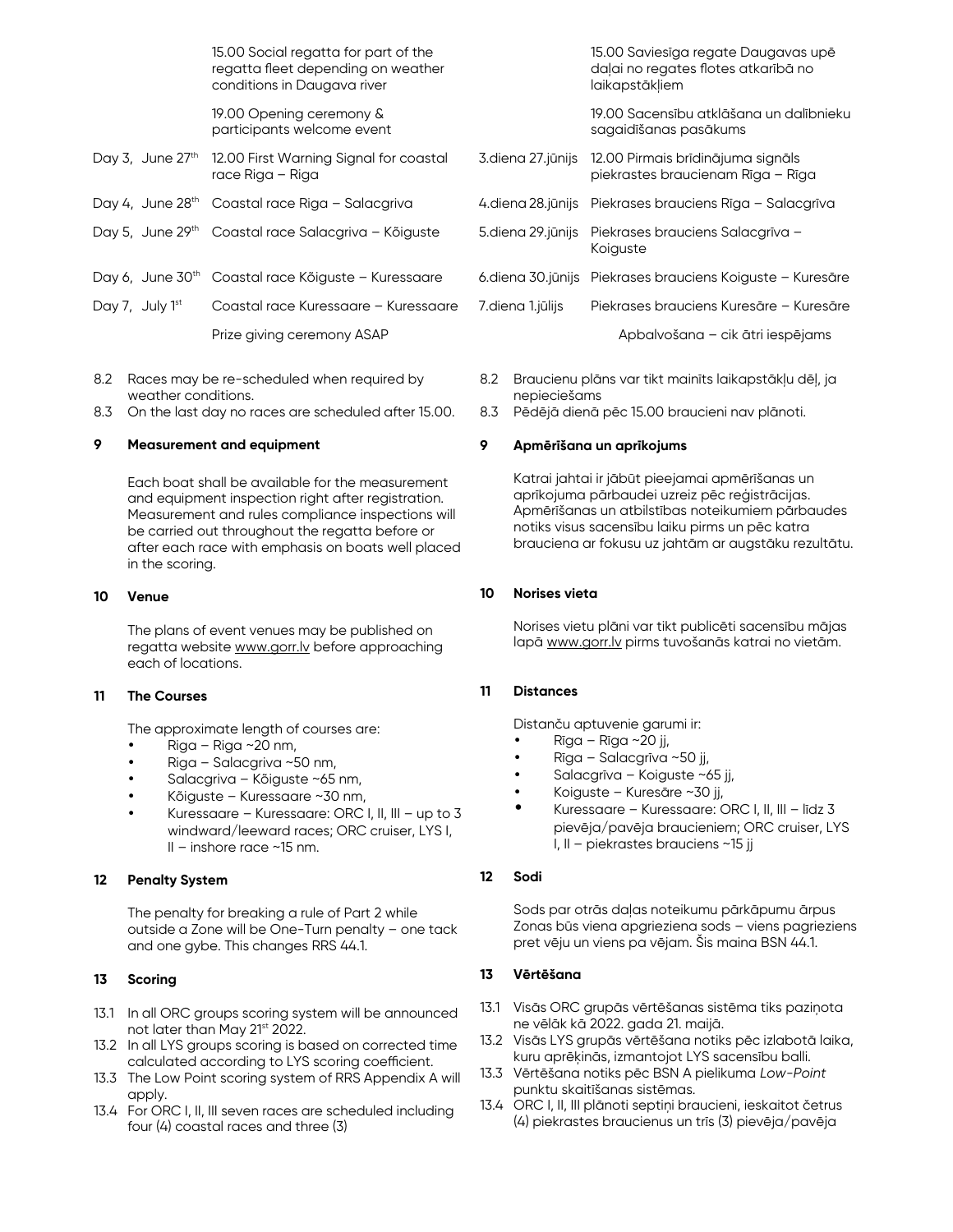windward/leeward races.

- 13.5 For ORC Cruisers, LYS I & II five (5) coastal races are scheduled.
- 13.6 For Livonia Sailing Cup:
	- 13.6.1 result is calculated as sum of corrected time of all races;
	- 13.6.2 to qualify for Livonia Cup ranking all races of the regatta should be finished and counted.
- 13.7 The regatta is valid if at least one (1) race is completed. No discard will be allowed. This changes RRS A 2.1.

## **14 Nautical charts**

The following nautical charts of the Gulf or Riga are utilized as a reference in the Sailing Instructions: LV2G1251 (Latvia), 305 Paldiskist Ventspilsini (Estonia).

## **15 Berthing**

- 15.1 Participating boats will have berthing free of charge in the regatta harbours for the period of June 25<sup>th</sup> to July 2<sup>nd</sup> 2022.
- 15.2 Boats shall be kept in their assigned places while they are in the regatta harbours. [DP]

## **16 Haul-out Restrictions**

Boats 18.00 hrs of the first scheduled day of registration until the end of the last scheduled race of the series boats shall not be hauled out except for the purposes of repairing damage; and only after written permission from the Protest Committee. While hauled for this purpose, cleaning and polishing of the hull below the waterline will not be permitted. Appendages shall not be removed from the boat during the series. [NP] [DP]

## **17 Media rights**

Competitors, owners and their guests give absolute right and permission to the Organizing Authority for any photography and video footage taken of persons and boats during the events, to be published and/or broadcast in any media, including but not limited to TV advertisements, whatsoever for either editorial or advertising purposes or to be used in press information.

## **18 Disclaimer of Liability**

RRS 3 states: "The responsibility for a boat's decision to participate in race or to continue to race is hers alone." By participating in this event each competitor agrees and acknowledges that sailing is a potentially dangerous activity with inherent risks. These risks include strong winds and rough seas, sudden changes in weather, failure of equipment, boat handling errors, poor seamanship by other boats, loss of balance on an unstable platform and fatigue resulting in increased risk of injury. Inherent in the sport of sailing is the risk of permanent, catastrophic injury or death by drowning, trauma, hypothermia or other causes. The Organizing Authority and any other party

braucienus.

- 13.5 ORC Cruiser, LYS I, II plānoti pieci (5) piekrastes braucieni.
- 13.6 Livonijas kausam burāšanā:
	- 13.6.1 rezultāts tiek aprēķināts, summējot visu braucienu izlaboto laiku;
	- 13.6.2 lai kvalificētos Livonijas kausa rezultāta aprēķinam, ir jābūt finišētiem un ieskaitītiem visiem sacensību braucieniem.
- 13.7 Sacensības ir notikušas, ja veikts vismaz viens (1) brauciens. Šis maina BSN A 2.1.

## **14 Jūras kartes**

Atsaucēm sacensību instrukcijā Rīgas līcim tiek izmantotas sekojošas jūras kartes: LV2G1251 (Latvija), 305 Paldiskist Ventspilsini (Igaunija).

## **15 Piestātnes**

- 15.1 Dalībnieku laivām būs bezmaksas stāvvieta sacensību ostās no 2022. gada 25. jūnija līdz 2. jūlijam.
- 15.2 Sacensību ostās laivām ir jāatrodas tām noteiktajā vietās. [DP]

## **16 Laivu izcelšanas ierobežojumi**

No pirmās reģistrācijas dienas pl.18.00 līdz pēdējā plānotā sacensību brauciena beigām laivas nedrīkst tikt izceltas no ūdens, izņemot bojājumu remontu, bet tikai ar rakstisku protestu komitejas atļauju. Remonta izcelšanas laikā korpusa zemūdens daļas mazgāšana vai pulēšana netiks atļauta. Laivai pievienotās detaļas sacensību laikā nedrīkst noņemt. [NP] [DP]

## **17 Publicitātes tiesības**

Sacensību dalībnieki, laivu īpašnieki un to viesi atļauj un nodot pilnīgas tiesības sacensību organizatoriem jebkuru sacensību laikā uzņemto personu vai to laivu fotogrāfiju un video materiālu publicēšanai un/vai pārraidīšanai jebkuros medijos, ieskaitot TV reklāmu bez ierobežojumiem, vai tamlīdzīgi, kas lietojami vai nu reakcijas, vai reklāmas mērķiem, vai preses informācijai.

## **18 Atteikšanās no atbildības**

BSN 3 nosaka: "Tikai pati laiva ir atbildīga par lēmumu piedalīties sacensībās vai turpināt braucienu." Piedaloties šajās sacensībās dalības piekrīt un atzīst, ka burāšanas ir potenciāli bīstama aktivitāte ar noteiktiem riskiem. Šie riski ietver stipru vēju un nemierīgu jūru, pēkšņas laikapstākļu izmaiņas, aprīkojuma bojājumus, laivas vadīšanas kļūdas, vāju jūras praksi citu laivu izpildījumā, līdzsvara pazaudēšanu uz kustīgas virsmas un nogurumu, kā rezultātā palielinās traumu risks. Burāšanas sportam piemīt patstāvīgs risks katastrofāli savainoties vai nomirt noslīkstot un iegūt traumas hipotermijas vai citu iemeslu dēļ. Sacensību rīkotāji un jebkurs cits, kas iesaistīts GoRR 2022